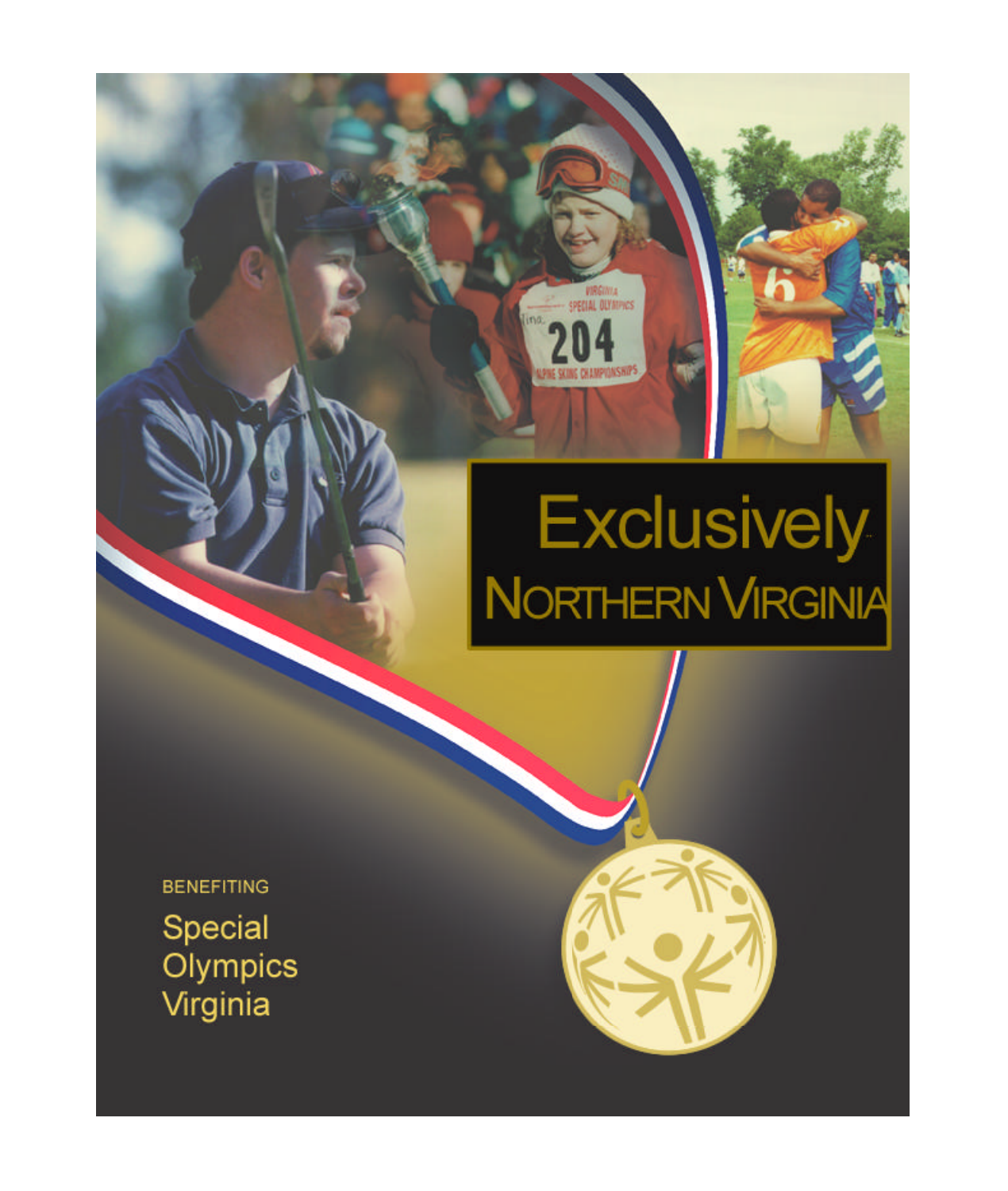## FAMILY AND BUSINESS WEALTH

*"Work together ... Succeed together."*

> *Pictured: Fred McNair, IV Seated: Fred McNair, III*

> > *Photograph by Kevin Kennedy*

## **MCNAIR & COMPANY, INC.**

n tennis, Fred McNair IV's greatest success came from doubles competition. He and Fred McNair III were National Father and Son Doubles Champions six times, and in 1976, McNair IV and partner Sherwood Stewart were ranked No. 1 in the world in ATP doubles competition. That same year, they won the French Open and Grand Prix Masters titles. I I to<br>Mc<br>Cor<br>Toda

Today, McNair is still playing doubles. But instead of serving tennis balls, McNair is serving up financial planning strategies and top-quality insurance and investment advice as president and chief executive officer of McNair & Company. Leading the company founded by his grandfather in 1931, McNair IV said he thinks of his clients as doubles partners, in the quest to manage their assets, plan their business succession and estates and develop sound retirement strategies.

"We coach our clients on how to compete successfully in their financial match," McNair said. "They can expect to compete at a high level when they are prepared to play and are committed to execute a winning strategy."

Frederick V. McNair Jr. originally founded the business as an estate taxation practice. McNair III joined the firm after World War II and added executive benefit design to the company's services during his tenure as president. McNair IV, who entered the business in 1985, expanded the business further with employee benefit consulting. McNair IV said most of his clients today are executives of public companies or executive owners of closely-held companies. "What we've become today is really an extension of estate planning," he said.

Though McNair & Company has changed a bit since 1931, it still embraces the same three core values: partnership, advocacy and objectivity. McNair said the company partners with other specialists and financial institutions to meet its clients' needs. "We recognize that we don't have all the answers or resources in-house, and we rely on our partners" to complement McNair & Company's services.

McNair believes that advocacy is vitally important because clients trust him to recommend the wealth and asset preservation strategies that are in their best interests. Objectivity comes from being an independent firm with no proprietary ties to insurance companies or other financial advisory firms whose interests may differ from the clients. This gives McNair & Company the latitude to recommend the best strategy and financial products available in the marketplace.

McNair describes his firm as "family and business wealth advisers." McNair & Company uses a planning process (called MAPP - McNair Asset Planning Partnership) to evaluate and assess, in stages, the financial interests of each client. "Because no clients' situations are the same, it is imperative to differentiate emotional from financial goals," McNair said. "The client defines which path is most important to them and we implement a strategy congruent with those goals. We pay close attention to what clients and their advisors say and follow their directions carefully."

Another principle that has not changed in 70 years is the McNair family's emphasis on trust. This is embodied in the company's logo of a firm handshake. "In the old days, a handshake was your contract," McNair said. "Our clients trust us with their money and their dreams, and we take very seriously the opportunity and commitment to partner with them. Without that trust, we would not have survived for 70 years."

McNair & Company has four full-time employees and four strategic partners. Among the full-timers is McNair III, who still actively serves the company as chairman and patriarch.

Another tradition that has continued for four generations in the McNair family is tennis. As the only third-generation to compete in tennis' U.S. Open, McNair also competes in National Senior events as well as doubles tournaments with his son, Freddy V. He was the nation's top-ranked 45-and-over singles player and was recently inducted into the NCAA Intercollegiate Tennis Hall of Fame. McNair also serves as President of the Mid-Atlantic Tennis Foundation and is a member of the U.S. Olympic Tennis Committee for the United States Tennis Association. As a member of the American Society of Financial Service Professionals, McNair currently chairs the judging committee for the National Capital Business Ethics Award in Washington.

McNair is confident of the business' future. After all, it was founded during the Great Depression and has survived World War II, recessions, an energy crisis and double-digit inflation.

"There will always be a need, in any economic cycle, for wealth management counseling," McNair said. "With our commitment to quality, client advocacy, objectivity and integrity, we hope to continue to serve our clients for another 70 years."

**McNair & Company, Inc. • 1313 Dolley Madison Blvd., Suite 401 McLean, Virginia 22101 • 703-448-8848 • fax: 703-448-5917 www.mcnairfinancial.com**